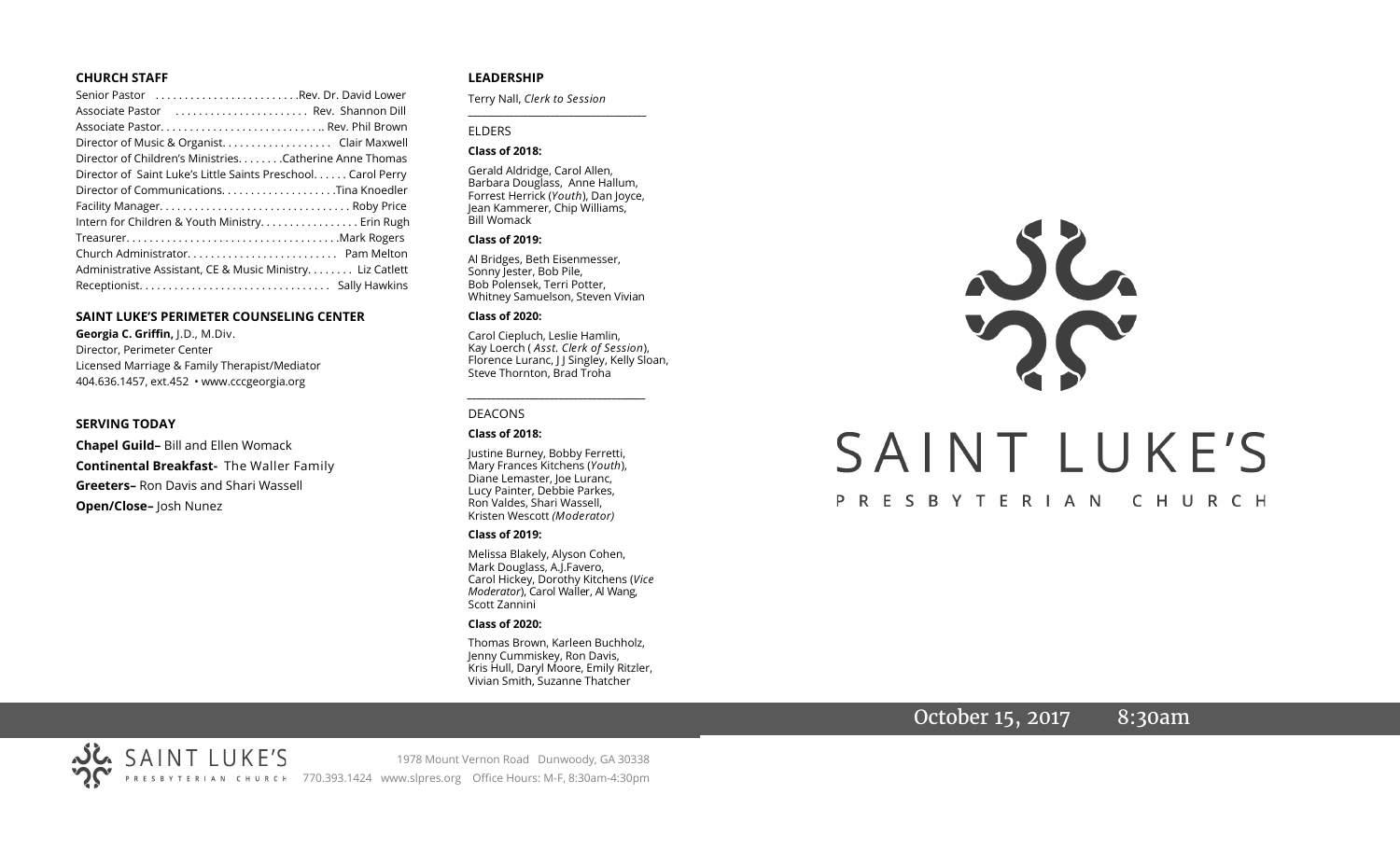

1978 Mount Vernon Road • Dunwoody, Georgia 30338 770.393.1424 • www.slpres.org

#### **October 15, 2017**  19th Sunday after Pentecost, Ordinary Time

#### **Liturgical Color:** Green

*Green is used for all other time periods (called Ordinary Time) not marked by a specific festival or season.* 

#### **SUNDAY SCHEDULE**

8:30am Chapel Communion Service 9:30am Sunday School 10:30am Sanctuary Worship Service *Nursery available at all services and Sunday School.*

## MISSION

Responding to God's call and empowered by the Holy Spirit, we invite all to join us in knowing, serving, and sharing Jesus Christ here and around the world.

VISION To be a beacon of faith, hope, and love– every member an active disciple in Christ's ministry.

# **WELCOME, GUESTS!**

We are delighted you are worshipping with us.

**DURING** the Welcome, please print the requested information on the Friendship Pad and pass the Friendship Pad down the pew.

**AFTER** the worship service, please join us outside the Chapel where our Pastors will be available to answer questions and provide you with a loaf of freshly-baked bread.

**FOR MORE** information about our programs, ministries or membership, please contact one of our Pastors at 770.393.1424, or visit our website: slpres.org.

# **THAT ALL MAY WORSHIP**

**ASSISTIVE** hearing devices, large print hymnals, large print bulletins and back cushions are available. Please contact an usher for further assistance.

**CHILDREN'S WORSHIP** notebooks and lacing crosses are available on the table just outside the Chapel doors. For your convenience, there is a Family Restroom located in the hallway of the administrative offices, on the first floor, near the main lobby. **TARTAN TROT SPONSORSHIP** — Thank you so much to all of those who have already pledged their support to the 2018 Tartan Trot! If you haven't yet had an opportunity, don't worry, we may have wrapped up our presence in the lobby, but you can STILL pledge. Help us fill our Sponsor board with your names. Sponsor cards are available on the table in the lobby OR you may confidentially email Laura Singley [\(laurasingley@att.net\)](mailto:laurasingley@att.net) with your pledge. Don't forget we have a fun tartan gift for every Tartan Trot sponsor. Please let Laura know if you need to collect your gift. Please visit the website for full race information. www.tartantrot.com.

**OWLS... LISTEN TO THE MUSIC!** Join us on Tuesday, October 24 at 11:30am for our OWLS (Older, Wiser, Loving, Seniors) luncheon followed by a program from our very own, Clair Maxwell. Please RSVP on the sign-up sheet in the lobby or call Sally Hawkins at the church. Lunch is \$6pp.

**C.R.A.S.E. AT SAINT LUKE'S —** The Dunwoody Police Department is presenting a Civilian Response to Active Shooter Event (C.R.A.S.E.). This course provides strategies, guidance, and plans for surviving an active shooter event. This event will be held at Saint Luke's Presbyterian Church on November 2, 2017, and will last 2 hours. This is a free event but registration is required as space is limited. Go to our website, www.slpres.org, click on the CRASE notification on the front page to access the link to register. Please contact Pam Melton at pammelton@slpres.org with any questions.

**CONVERSATIONS ABOUT WORSHIP** — In these conversations, we will be asking each other questions like, "How would you describe worship at Saint Luke's?" and "How do you experience God in worship?" Our answers to those questions will yield insight and rich variety for us all to hear and enjoy. Worship is, of course, the center of our life together, the primary source of God's expression to us, and the chief means by which we practice faithful response to God. Everyone is welcome to attend more than one session, but priority will be placed on voices who have yet to be heard. All people and opinions will be respected and appreciated equally in our congregational listening. Please join us, Sunday, October 22 in The Dock #210/212 (Children and Family Focus) or on Sunday, October 29 at 9:30am in the chapel.

#### **WEDNESDAY EVENINGS ARE A TIME TO**

**FEAST**— All are invited to Saint Luke's mid-week programming: Feast! Come enjoy meals and faith formation opportunities (classes are grouped by age from 3 to adult) from 5:45 - 7:15pm each Wednesday and continues through November 1. Pick up a brochure in the lobby and register now on line! Or use the blue registration slip in your pew.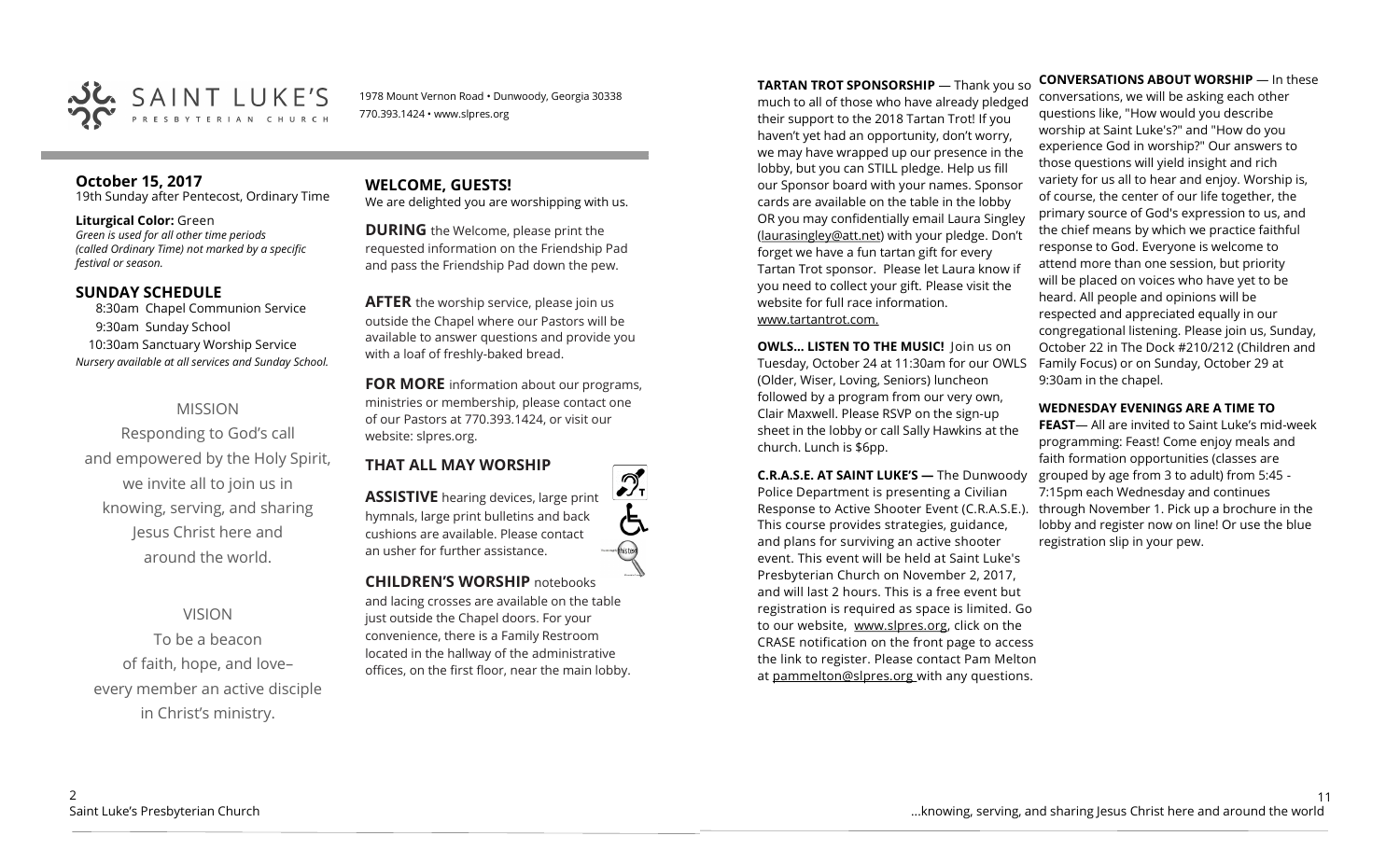# MUSIC MINISTRY

**Clair Maxwell clairmaxwell@slpres.org / 770.393.1424 ext. 227**  \_\_\_\_\_\_\_\_\_\_\_\_\_\_\_\_\_\_\_\_\_\_\_\_\_\_\_\_\_\_\_\_\_\_\_\_\_\_\_\_\_\_\_\_\_\_\_\_\_\_\_\_\_\_\_\_\_\_\_\_\_\_\_\_\_\_\_\_\_\_\_\_\_\_\_\_\_\_\_\_\_\_\_\_\_\_\_\_\_\_\_\_\_\_\_\_\_\_\_\_

#### **CHOIR REHEARSALS ON WEDNESDAYS**

5:00-5:45pm Cherub Choir, Ages 4-5, *Yvonne Miller, Director*  5:00-5:45pm Westminster Choir, Grades 1-5, *Clair Maxwell, Director*  6:30-7:20pm Festival Ringers, Youth & Adults, *Clair Maxwell, Director*  7:30-9:00pm Chancel Choir, Youth & Adults, *Clair Maxwell, Director*

#### **UPCOMING EVENTS**

December 10: Toys for Tots concert with brass, 4pm. December 17: Lessons and Carols service, 10:30am.

# YOUTH MINISTRY

**Phil Brown philbrown@slpres.org / 770.393.1424 ext. 238** 

#### **HERE'S WHAT'S COMING UP IN YOUTH MINISTRY**

October 15: Prayer Walk on Beltline. We will walk along the beltline learning about our city and saying prayers along the way. There will probably be some king of pops involved too. Bring \$ for lunch at Moe's and \$3 for King of Pops.

 $\_$  , and the state of the state of the state of the state of the state of the state of the state of the state of the state of the state of the state of the state of the state of the state of the state of the state of the

- October 27-29: Middle School Retreat. Register on Saint Luke's website next week. We will need adults for this weekend. Deadline for registration is October 15.
- October 29: Trunk-N-Treat. We will need Youth help with Carnival games and good times with the children.

#### **PARENT RETREAT REGISTRATION**

New parenting retreat that is coming February 9-11, 2018 in Montreat, NC. Five churches around the southeast and Montreat Conference Center have come together to start this unique retreat designed for parents of kids primarily with elementary, middle, and high school-aged children. It is a weekend for you to become more connected, relaxed, and faithful parents in the beautiful mountains of North Carolina. [www.authenticparents.org](http://www.authenticparents.org)  for all the details. Talk to Phil about any questions.

#### **In Preparation for Worship**

Jesus said to them again, "Peace be with you. As the Father has sent me, so I send you." When he had said this, he breathed on them and said to them, "Receive the Holy Spirit. If you forgive the sins of any, they are forgiven them; if you retain the sins of any, they are retained." *-John 20:21-23*

#### **Prelude** Silence May Be Kept *Dan Locklair*

#### **Welcome and Announcements**

*If you are new to Saint Luke's today, welcome, we are so glad you are here! We have a gift of fresh bread we would love to give to you as a token of our gratitude. Please introduce yourself after worship to receive your welcome gift.*

*Please take the time now to fill out the Friendship Pads situated at the end of each pew. Write down your names and pass the pad down the pew, so that you may greet your pew neighbors by name and that we may know you are here.*

#### **Call to Worship\***

Leader: Hear the words of Jesus, "Peace be with you.

**People: As the Father has sent me, so I send you."**

Leader: Let us gather as those prepared to encounter the Holy Spirit.

**People: And let us worship as those prepared to be sent to share Christ's peace!**

**Hymn #722\*** Lord, Speak to Me that I May Speak *CANONBURY*

#### **Call to Confession\***

Leader: The Lord be with you. **People: And also with you.** Leader: Let us pray.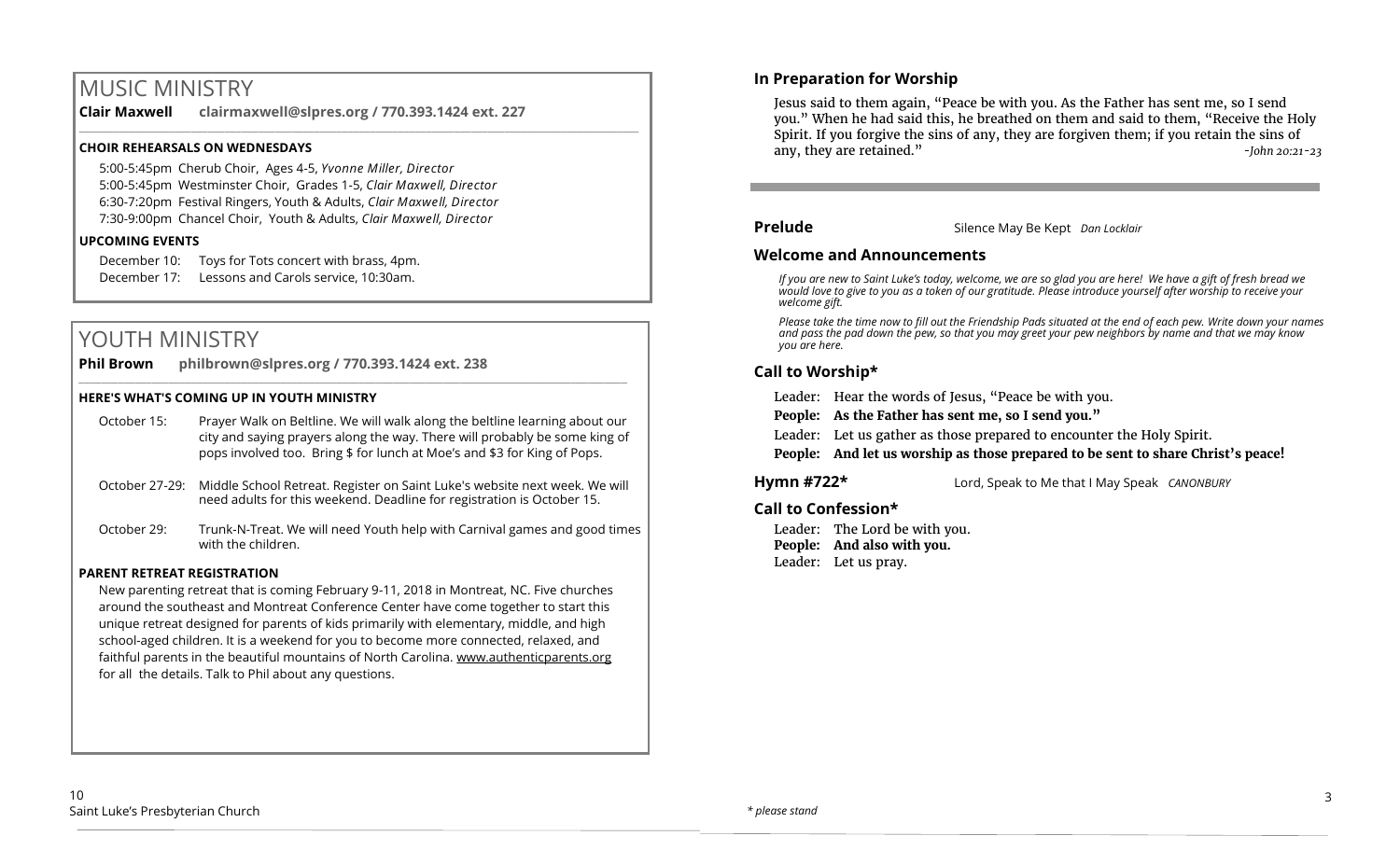#### **Prayer of Confession\***

**Holy and merciful God, in your presence we confess our sinfulness, our shortcomings, and our offenses against you. You alone know how often we have sinned in wandering from your ways, in wasting your gifts, in forgetting your love. Forgive our sins, and help us to live in your light and walk in your ways, for the sake of Jesus Christ our Savior, in whose name we pray…**(*Silence is kept for personal confession)* 

 Leader: Lord, in Your mercy, **People: Hear our prayer. Amen.**

#### **Assurance of Forgiveness\***

**Song of Praise\*** Glory Be to the Father *GLORIA PATRI* 

**Glory be to the Father, and to the Son, and to the Holy Ghost; as it was in the beginning, is now, and ever shall be, world without end. Amen, amen.**

#### **Passing of the Peace of Christ\***

Leader: May the peace of Christ be with you. **People: And also with you.**

**Prayer for Illumination** 

**Scripture Lesson** 1 Samuel 3:1-21, *page 247 of the Old Testament* 

Leader: The Word of the Lord. **People: Thanks be to God.**

**Tell Us Our Story David Lower** *David Lower**David Lower**David Lower Children are always welcome to stay in worship. If preferred, parents may take their child(ren) to the nursery.*

**Sermon** The "God Shows Up, Awakening" The David Lower

# S P L A S H ! CHILDREN'S MINISTRIES

**Catherine Anne Thomas cathomas@slpres.org / 770.393.1424 ext. 228 \_\_\_\_\_\_\_\_\_\_\_\_\_\_\_\_\_\_\_\_\_\_\_\_\_\_\_\_\_\_\_\_\_\_\_\_\_\_\_\_\_\_\_\_\_\_\_\_\_\_\_\_\_\_\_\_\_\_\_\_\_\_\_\_\_\_\_\_\_\_\_\_\_\_\_\_\_\_\_\_\_\_\_\_\_\_\_\_\_\_\_\_\_\_\_\_\_\_\_\_\_\_\_\_\_\_\_** 

#### **TRUNK-N-TREAT 2017**

It's time to start dreaming up fun Halloween costumes and decorations for Trunk-n-Treat! This annual event is a perennial favorite with our church family, our Little Saints Family, and our Dunwoody community. Here are the details! On Sunday, October 29:

4:15pm – Cars begin parking in the Mount Vernon lot so that trunks and tailgates can be decorated. If you're giving out treats at your vehicle, please be sure and plan for at least 250. All who wish to compete for a "top three" prize should register and get a number at the side walk table upon arrival.

4:45pm – 5:30pm Carnival Games in the back parking lot. All people wearing costumes should register and get a label to wear so that our judges may identify you while you're playing games and collecting candy.

5:30pm – 6:00pm – Candy-collecting in the Mount Vernon parking lot. Costumed characters will visit each vehicle to get a treat!

6pm – 7pm – Dinner in the Great Hall featuring hamburgers, chicken tenders, and all the sides. Sign up for dinner on our website at: http://slpres.org/trunk-n-treat-dinner/. We'll have a lively costume parade and hear the "Top Three" prize winners in each category.

Even though having fun is the main reason we love Trunk-n-Treat, here are the prize categories we'll be awarding this year:

Youngest Trunk-n-Treater in Costume -1 prize Age 3 and under Boys – 3 prizes Age 3 and under Girls – 3 prizes PreK/Kindergarten Boys – 3 prizes PreK/Kindergarten Girls – 3 prizes 1<sup>st</sup> – 3<sup>rd</sup> Grade Boys – 3 prizes 1<sup>st</sup> – 3<sup>rd</sup> Grade Girls – 3 prizes 4<sup>th</sup>/5<sup>th</sup> Boys – 3 prizes 4<sup>th</sup>/5<sup>th</sup> Girls – 3 prizes Youth/Adults – 3 prizes Family Costumes – 3 prizes Trunk/Tailgate Decorations – 3 prizes

Winners will be announced following the Costume Parade during dinner in the Great Hall!

9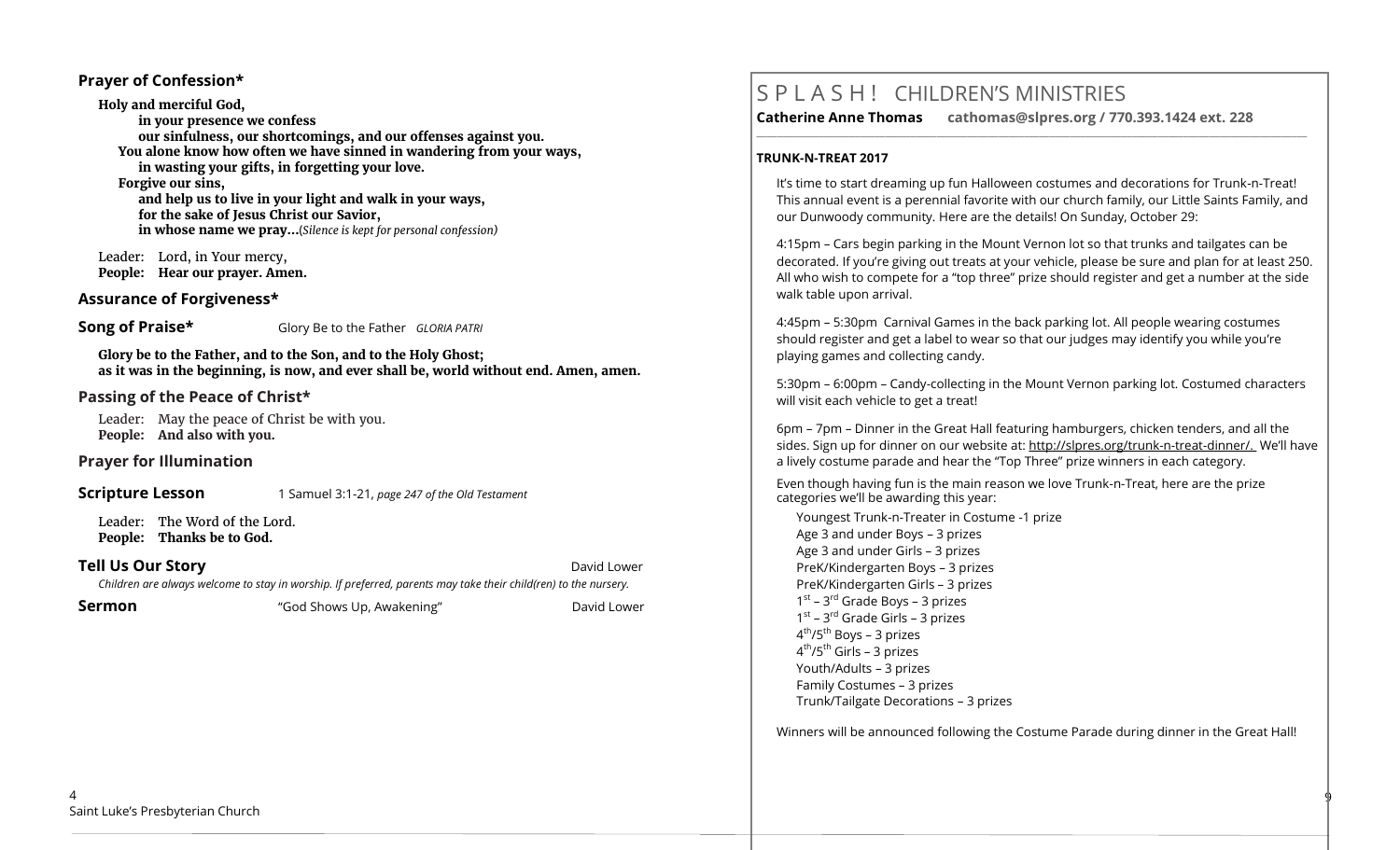# ADULT MINISTRY

**Shannon Dill shannondill@slpres.org / 770.393.1424 ext. 229** 

#### **ADULT SUNDAY SCHOOL**

Individual classes have begun. Please see the website for a full description of each class. (http://slpres.org/program-ministries/adult-ministry/sunday-school)

 $\_$  ,  $\_$  ,  $\_$  ,  $\_$  ,  $\_$  ,  $\_$  ,  $\_$  ,  $\_$  ,  $\_$  ,  $\_$  ,  $\_$  ,  $\_$  ,  $\_$  ,  $\_$  ,  $\_$  ,  $\_$  ,  $\_$  ,  $\_$  ,  $\_$ 

Faith Foundations: Room 232 House to House: Room 203 Seasons of the Spirit: Room 231/233 Soul Food: Room 234/236

#### **FRIDAY MORNING MEN'S BIBLE STUDY**

Fellowship and Bible study every Friday from 6:40-8am in the Parlor with Dan Joyce.

#### **BIBLE STUDY: "WAYFARERS"**

Come join David, Shannon or Phil as this week's preacher leads a study of the scripture for the upcoming Sunday's worship. Meet on Wednesdays at 10am in the church library.

#### **MOM'S SMALL GROUP, "LOVE DOES"**

A new small group for moms of all stages to explore all that God wants to do with us. This class meets on the 2nd Thursday of the month at Shannon's home from 7:30-8:30pm.

#### **MOM'S MID-DAY GROUP, "ANIMATE FAITH"**

Please join Shannon Dill and other moms to encourage, grow, and laugh with one another! This semester we'll meet on Friday mornings at 11am, through November 3 in the Session room (room 109). Contact Carol Perry, carolperry @slpres.org, to make a child care reservation (free of charge).

#### **FAITH AND PARENTING GROUP**

The Faith and Parenting Group will now meet on "Second Sundays" of each month, with its next gathering scheduled at The Lowers' House for Sunday, November 12. All parents and their children are welcome! The group will share good company, build community together, and learn about faith and parenting from one another. A casual dinner will be served. Childcare will be provided. Please email David Lower to RSVP and ask any questions, [davidlower@slpres.org.](mailto:davidlower@slpres.org) Additional gatherings this year will be on December 10, January 8, February 19, March 12, April 9 and May 14.

**Affirmation of Faith\*** Apostles' Creed

**I believe in God, the Father Almighty, Maker of heaven and earth, and in Jesus Christ, his only Son, our Lord; who was conceived by the Holy Ghost, born of the Virgin Mary, suffered under Pontius Pilate; was crucified, dead, and buried; he descended into hell; the third day he rose again from the dead; he ascended into heaven, and sitteth on the right hand of God the Father Almighty; from thence he shall come to judge the quick and the dead. I believe in the Holy Ghost; the holy catholic Church; the communion of saints; the forgiveness of sins; the resurrection of the body; and the life everlasting. Amen.**

## **Offering Invitation**

*Giving is a tangible sign of worship. If you give electronically, there is a blue, laminated, electronic giving card in the pew rack to place in the offering plate as it is passed.*

**Offertory** The Peace May Be Exchanged *Dan Locklair*

**Song of Thanksgiving\***